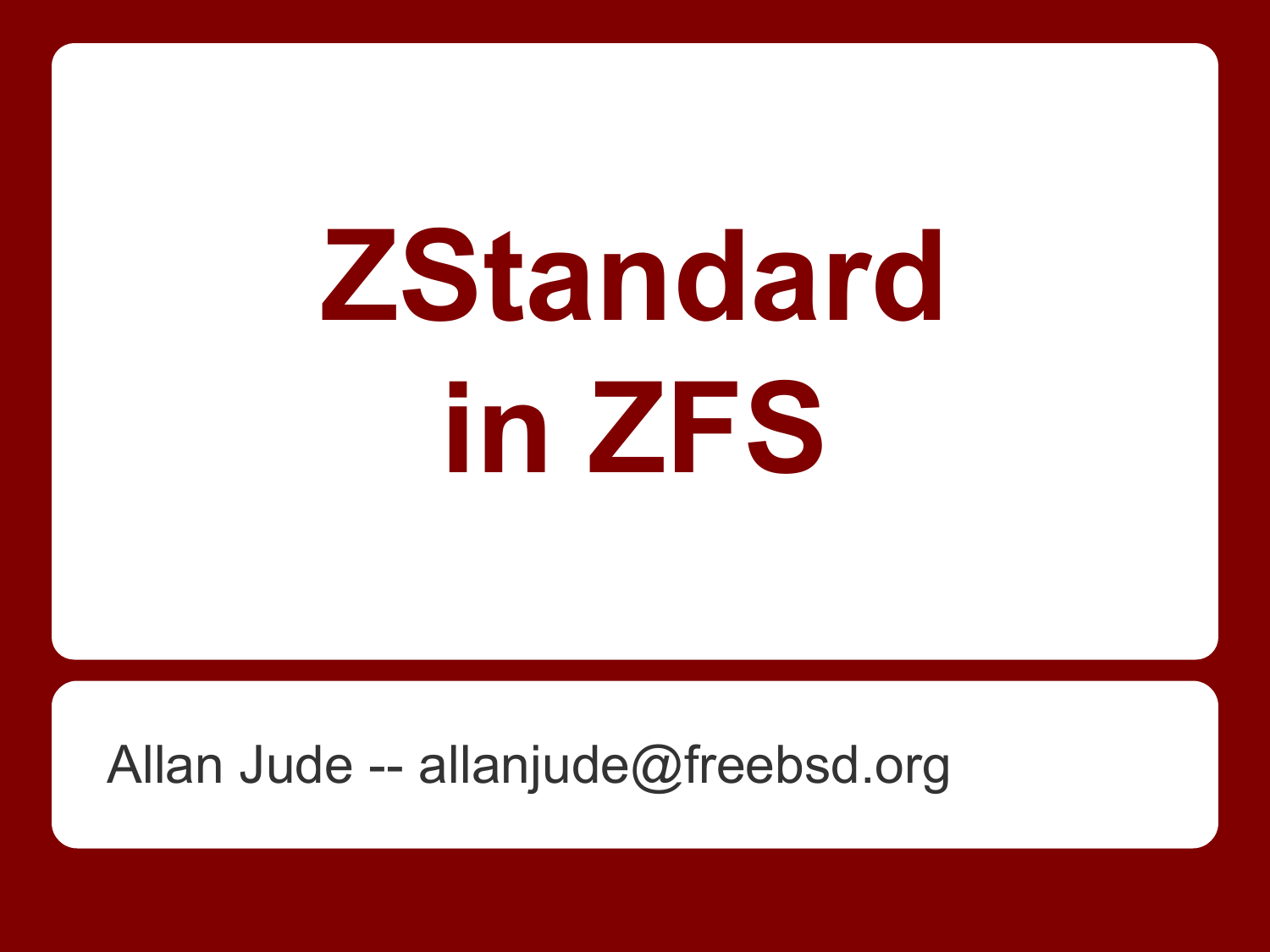#### **Introduction**

- 16 Years as FreeBSD Server Admin
- FreeBSD committer (ZFS, installer, boot loader, GELI [disk encryption], ucl, xo)
- FreeBSD Core Team (July 2016 2018)
- Co-Author of "FreeBSD Mastery: ZFS" and "FreeBSD Mastery: Advanced ZFS" with Michael W. Lucas
- Architect of the ScaleEngine Video CDN
- **Host of BSDNow.tv Podcast**
- Manage Over 1PB of ZFS storage across 30 locations around the globe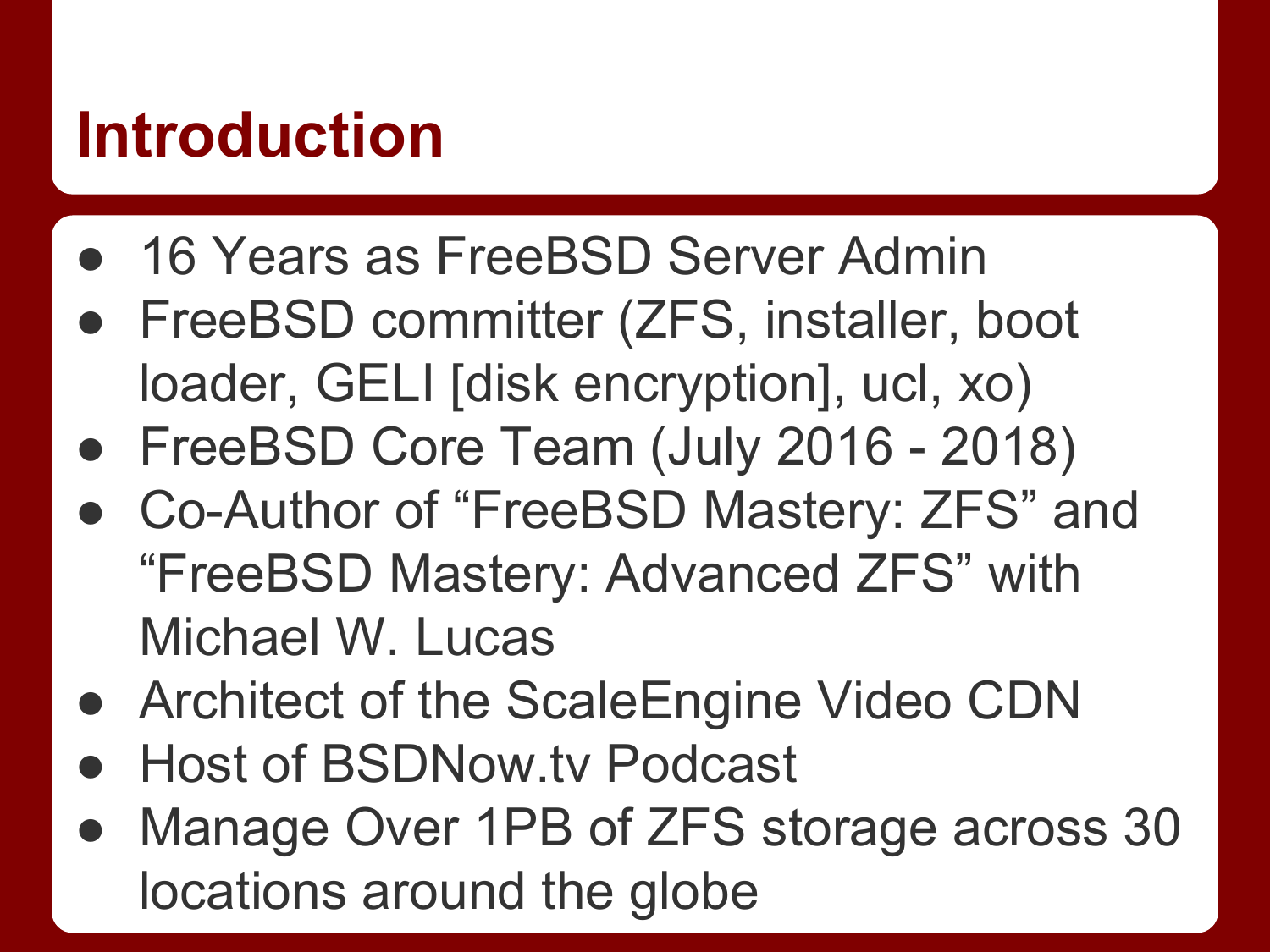## **What is ZStandard**

- New compression algorithm out of Facebook
- Created by Yann Collet, creator of LZ4
- Designed to provide gzip level compression but at much higher speeds
- Adaptive algorithm with multiple compression techniques: Finite State Entropy encoder, Huffman encoder
- 22 levels (speed & memory tradeoff)
- **Dictionary Training**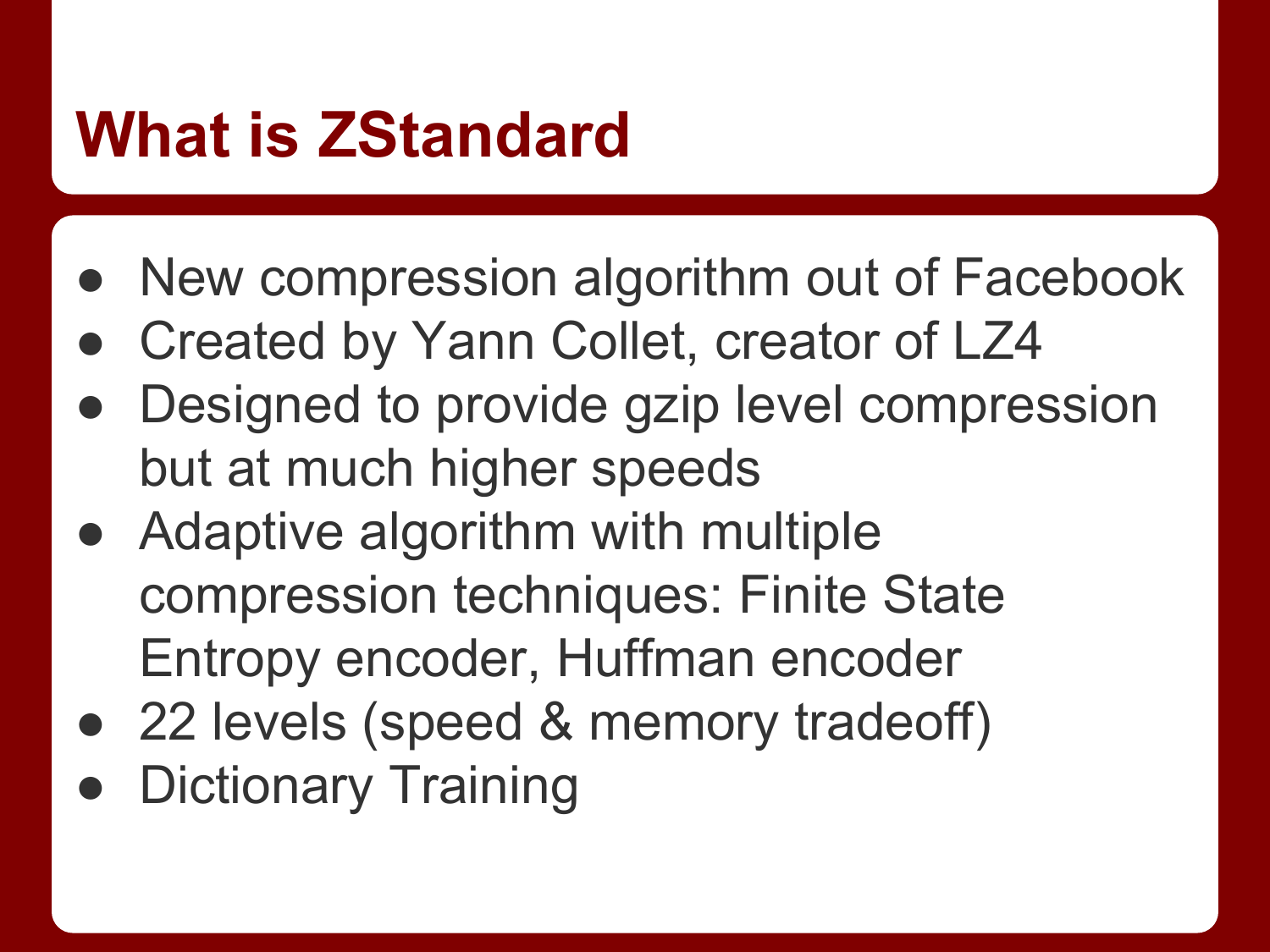## **Ratio vs Speed Comparison (4.0GHz)**

| <b>Compressor</b>   | <b>Ratio</b> | <b>Compress</b> | <b>Decompress</b> |
|---------------------|--------------|-----------------|-------------------|
| Zstd 1.1.3 (-1)     | 2.877        | <b>430 MB/s</b> | <b>1110 MB/s</b>  |
| Zlib 1.2.8 (-1)     | 2.743        | <b>110 MB/s</b> | <b>400 MB/s</b>   |
| <b>Brotli 0.5.2</b> | 2.708        | 400 MB/s        | 430 MB/s          |
| Quicklz 1.5.0       | 2.238        | 550 MB/s        | 710 MB/s          |
| Lzo1x2.0.9          | 2.108        | 650 MB/s        | 830 MB/s          |
| Lz4 1.7.5           | 2.101        | <b>720 MB/s</b> | 3600 MB/s         |
| Snappy 1.1.3        | 2.091        | 500 MB/s        | 1650 MB/s         |
| Lzf 3.6             | 2.077        | 400 MB/s        | 860 MB/s          |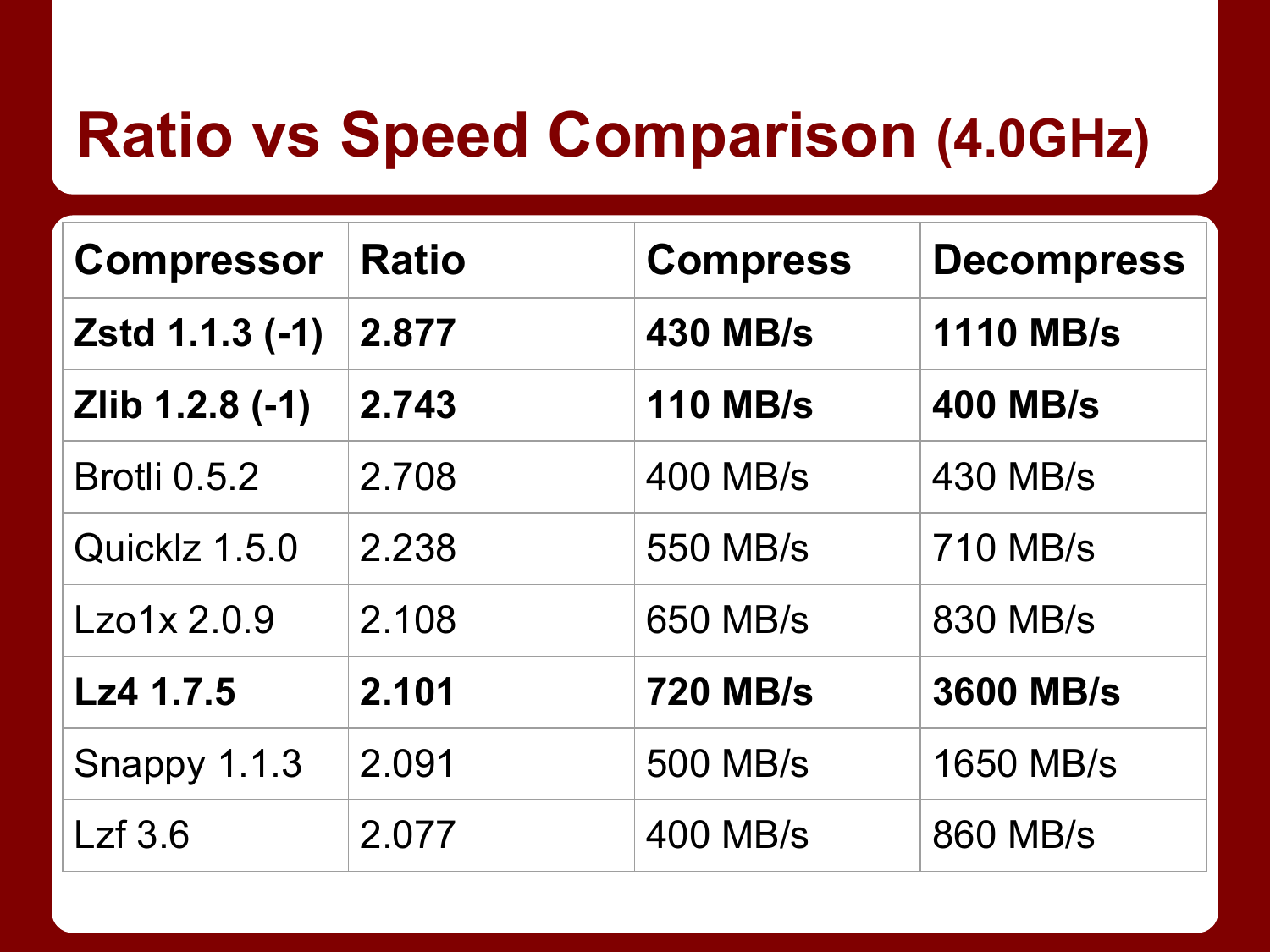## **Integration with ZFS**

- ZFS has a very clean API to integrate additional compression algorithms
- ZSTD provides a mechanism to use your own memory allocator, with an opaque pointer for tracking. This fits the FreeBSD kernel memory allocator very nicely.
- Code Review Open:
- <https://reviews.freebsd.org/D11124>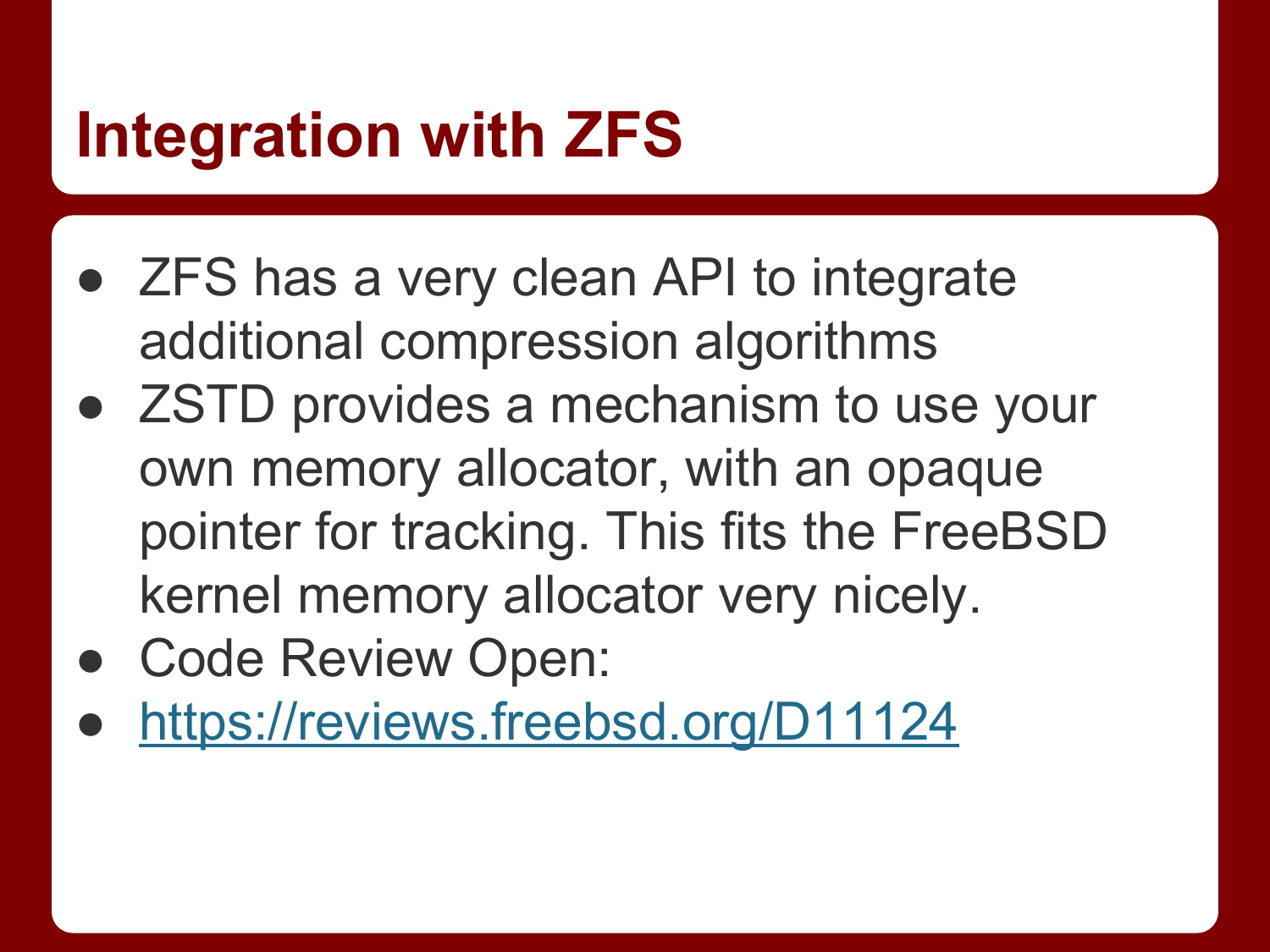## **Integration with FreeBSD**

- Import ZSTD to contrib/zstd
- Has been upgraded a few times already
- **Build lib/libzstd (libprivatezstd)** 
	- This library is only available to FreeBSD tools, any packages will depend on zstd from packages
- Modify zfs.ko to link against libprivatezstd
- It works!
- Integration with libstand so you can boot ZFS compressed with ZSTD
- Working on replacing gzip/bzip2 in loader for compressed kernel & mfsroot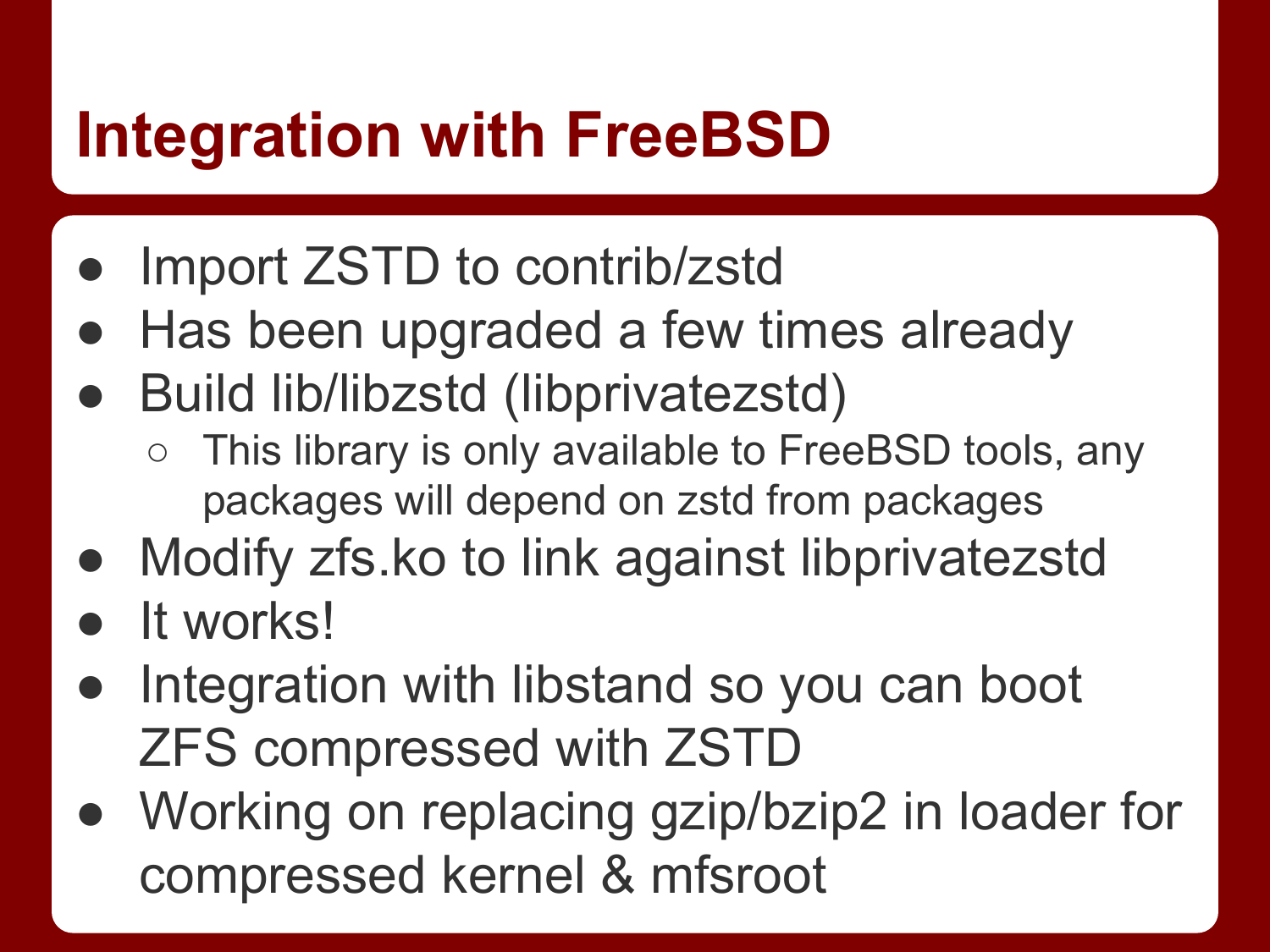## **Memory Management**

- Currently an array of kmem caches per major record size and compression level using ZSTD\_estimateCCtxSize\_advanced()
- Could use ZSTD\_initStaticCCtx()
- Prototype uses multiple kmem caches to avoid consuming more memory than needed
- Decompression context is 152K

| <b>Record Size</b> | $zstd -1$ | $zstd -3$ | $zstd - 19$ |
|--------------------|-----------|-----------|-------------|
| 16K                | 136K      | 200K      | 488K        |
| 128K               | 524K      | 1,004K    | 2,804K      |
| 1024K              | 556K      | 1,260K    | 13,556K     |
| 8192K              | 556K      | 1,260K    | 50,420K     |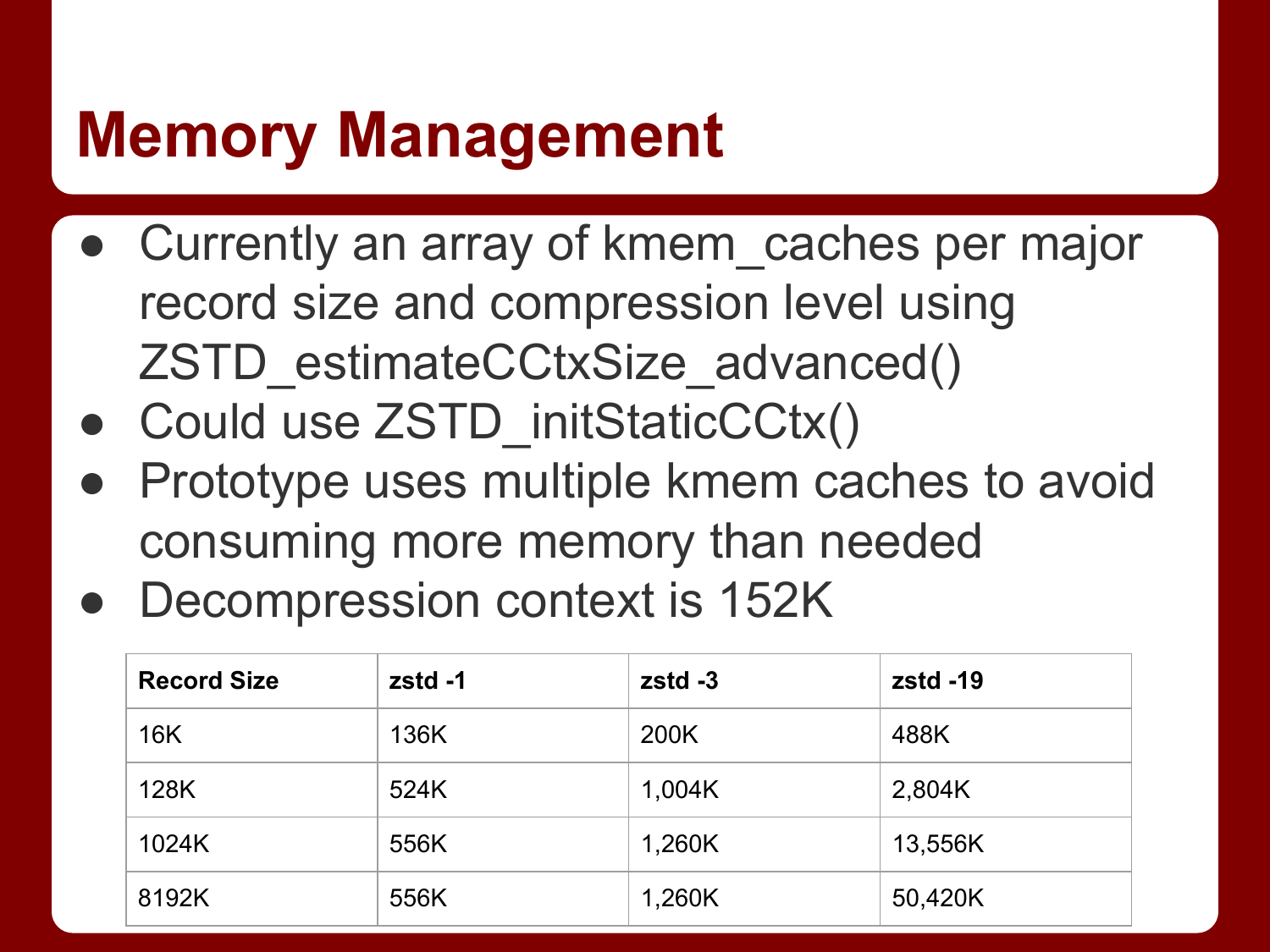## **How to Handle Levels?**

- ZSTD has 19 (or 22 w/ ultra mode) levels.
- Adding all of these as unique compression types to the compress= property would eat up a lot of the limited namespace
- A new compress level= property?
- Meaning would change with the compress= property, might be confusing to users
- How do you limit the acceptable values?
- Level 19 does not apply to gzip
- For now, prototype has: zstd-min (1), zstd-default (3), zstd-max (19)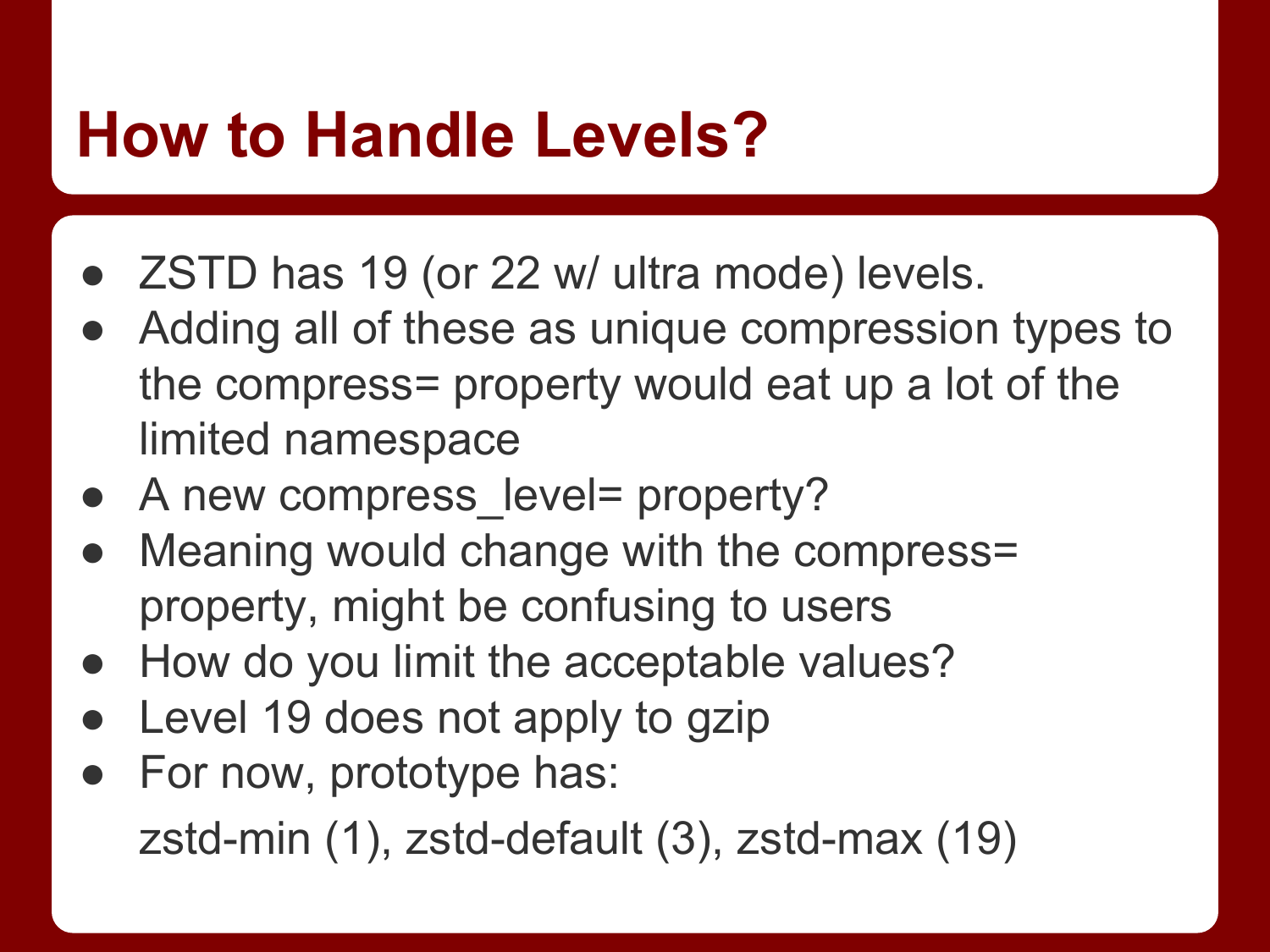## **Level Comparison ZSTD (3.6GHz) zstd -b1 -e22 silesia\_corpus**

| <b>LvI</b>         | <b>Ratio Comp</b>          | <b>Decomp</b> |                 |       | Lvl Ratio Comp        | <b>Decomp</b> |
|--------------------|----------------------------|---------------|-----------------|-------|-----------------------|---------------|
| $\vert$ 1          | 2.877 335 MB/s 687 MB/s    |               | 12 <sup>1</sup> | 3.585 | $19.3$ MB/s           | 686 MB/s      |
| $\overline{2}$     | 3.021 256 MB/s 650 MB/s    |               | 13              | 3.605 | $ 14.3 \text{ MB/s} $ | 691 MB/s      |
| 3                  | 3.164 195 MB/s 625 MB/s    |               | 14              | 3.627 | $9.7$ MB/s            | 691 MB/s      |
| $\vert 4 \vert$    | 3.196 183 MB/s 625 MB/s    |               | 15              | 3.655 | $7.6$ MB/s            | 704 MB/s      |
| 5                  | 3.273 113 MB/s 612 MB/s    |               | 16              | 3.701 | 6.3 MB/s              | 700 MB/s      |
| $6\overline{6}$    | 3.381 84.2 MB/s 642 MB/s   |               | 17              | 3.769 | $4.9$ MB/s            | 700 MB/s      |
| 7                  | 3.432 67.0 MB/s 657 MB/s   |               | 18              |       | $ 3.825 $ 4.2 MB/s    | 700 MB/s      |
| 8                  | 3.473 53.2 MB/s 670 MB/s   |               | 19              | 3.923 | $3.3$ MB/s            | 704 MB/s      |
| 9                  | 3.492 46.0 MB/s 674 MB/s   |               | <b>20</b>       | 3.996 | $2.7$ MB/s            | 585 MB/s      |
| 10                 | 3.522 33.1 MB/s 682 MB/s   |               | 21              | 4.017 | $2.3$ MB/s            | 585 MB/s      |
| 11                 | 3.561 25.9 MB/s 678 MB/s   |               |                 |       | 22 4.020 1.9 MB/s     | 585 MB/s      |
| $gz-1$             | 2.743 77.7 MB/s 252 MB/s   |               |                 |       |                       |               |
| $\overline{gz}$ -6 | $3.106$ 25.6 MB/s 265 MB/s |               |                 |       |                       |               |
| $\overline{gz}$ -9 | 3.133 10.8 MB/s 265 MB/s   |               |                 |       |                       |               |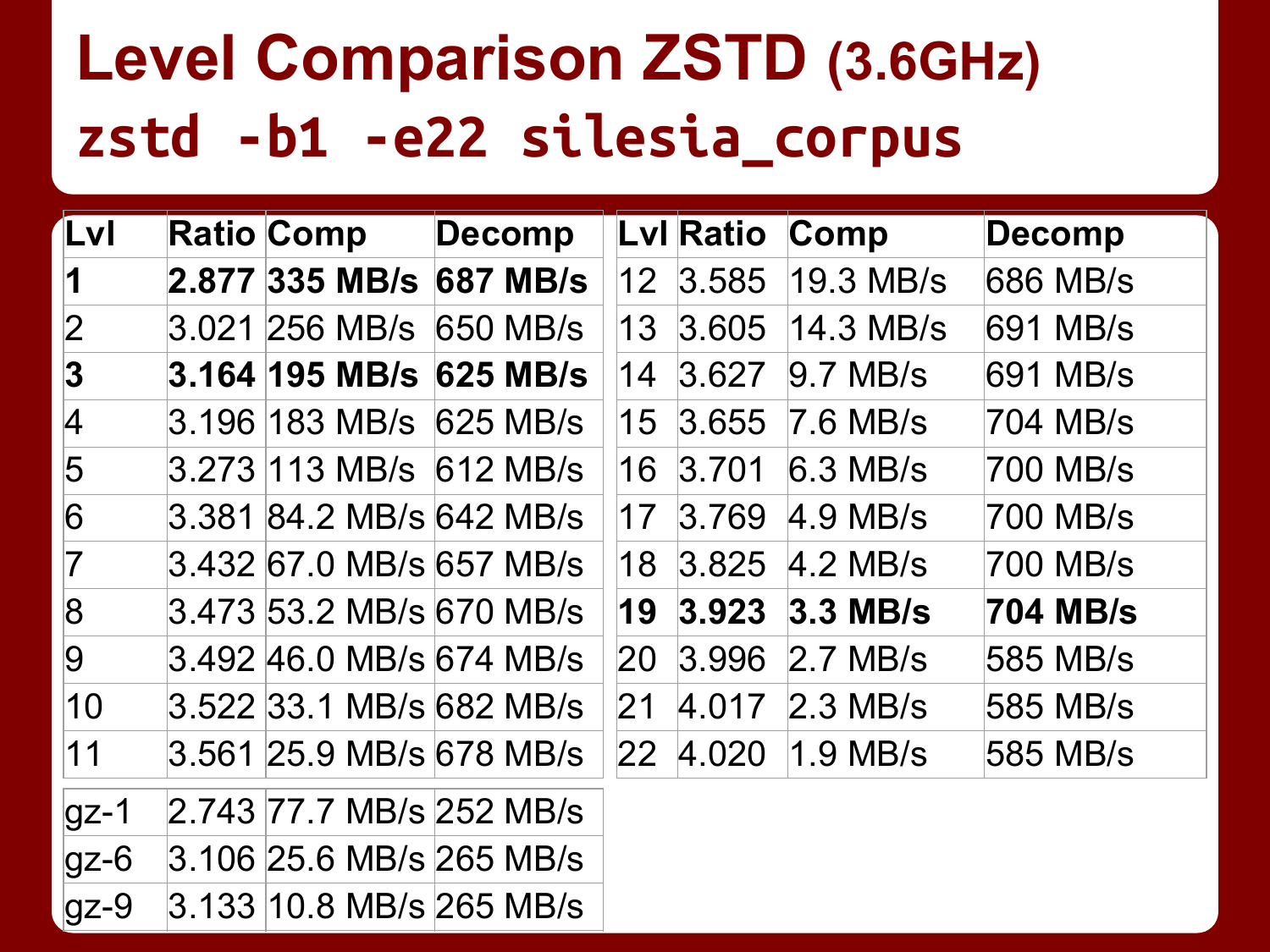## Compress FreeBSD 11.1: 1.70 GB

**Compressor and Record Size** 

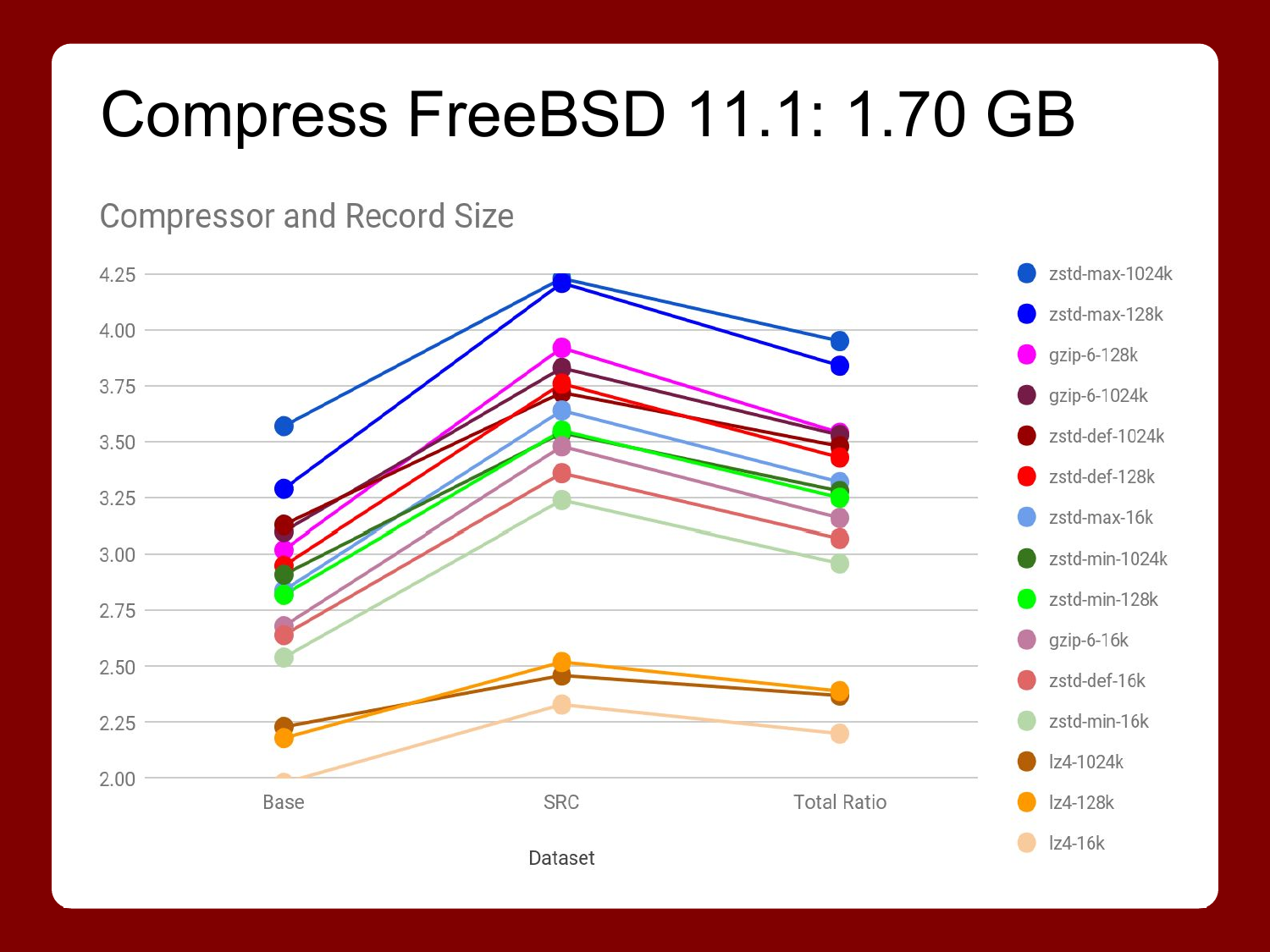## **Real World: Compressed Databases**

- As EuroBSDCon 2017 in Paris last month, I did some on-the-spot performance analysis for a European payment processor
- They use a 128kb record size for their MySQL database, on purpose. The database is over 25TB all on SSD, so they rely on the high compression ratio to keep up with the demand for SSDs
- Write amplification is less of an issue since it is basically an append-only database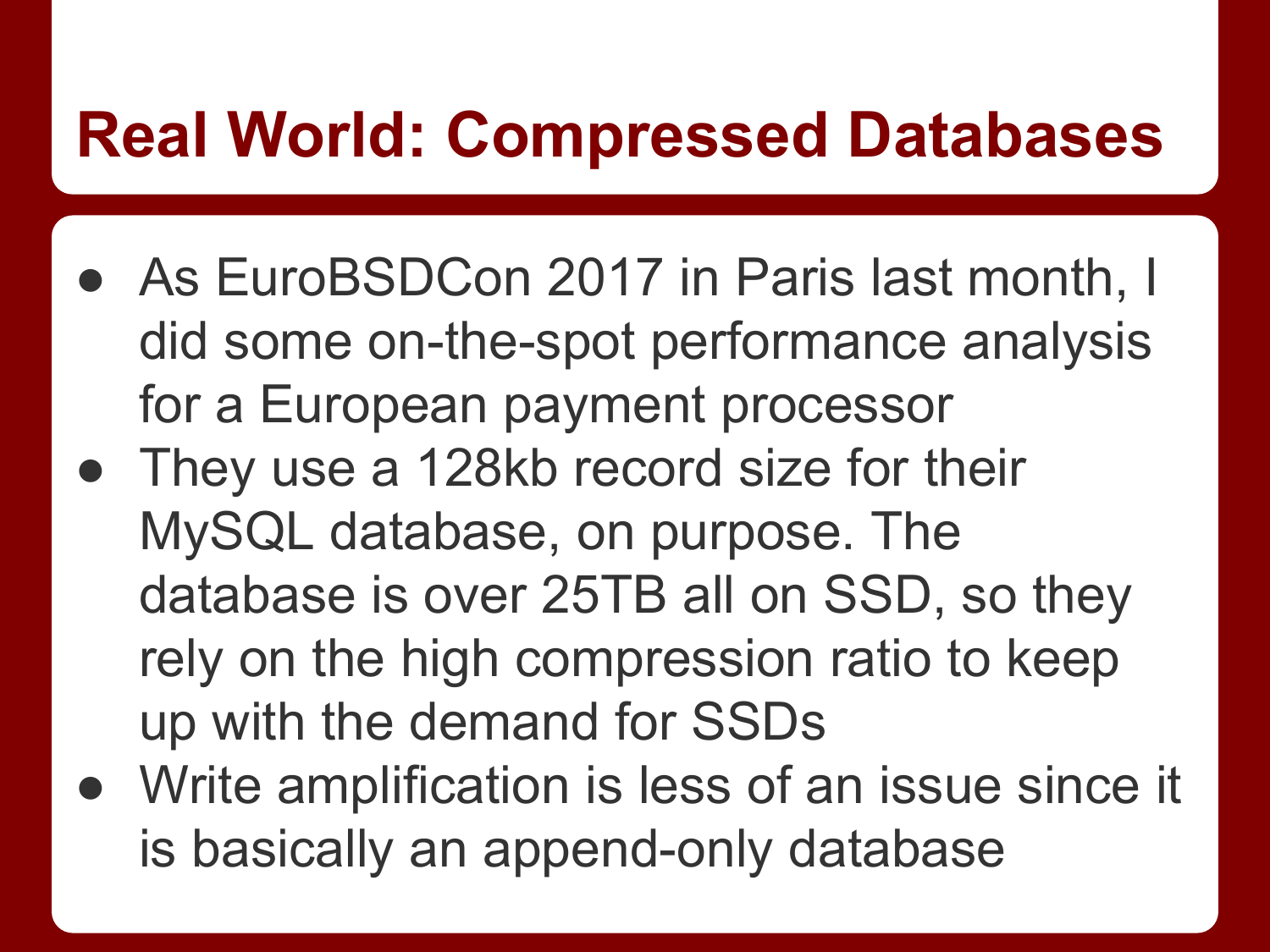#### **Our Pay-Per-View Database**

#### MySQL database is 14.2G uncompressed

| <b>Compression</b><br><b>Algorithm</b> | <b>16K</b>  |              |             | <b>128K</b> |              |             | 1024K       |              |             |
|----------------------------------------|-------------|--------------|-------------|-------------|--------------|-------------|-------------|--------------|-------------|
|                                        | <b>Size</b> | <b>Ratio</b> | <b>Time</b> | <b>Size</b> | <b>Ratio</b> | <b>Time</b> | <b>Size</b> | <b>Ratio</b> | <b>Time</b> |
| z4                                     | 3.76G       | 3.79x        | 0:55        | 2.90G       | 4.92x        | 0:54        | 2.81G       | 5.44         | 0:50        |
| gzip-6                                 | 2.72G       | 5.27x        | 7:09        | 2.03G       | 7.02x        | 2:07        | 1.93G       | 7.91x        | 1:43        |
| zstd-min                               | 2.52G       | 5.68x        | 0:59        | 1.80G       | 7.94x        | 0:49        | 1.64G       | 9.33x        | 0:46        |
| zstd-def                               | 2.49G       | 5.75x        | 1:04        | 1.77G       | 8.06x        | 0:51        | 1.58G       | 9.71x        | 0:50        |
| zstd-max                               | 2.30G       | 6.24x        | 23:27       | 1.50G       | 9.52x        | 28:31       | 1.28G       | 11.99x       | 15:35       |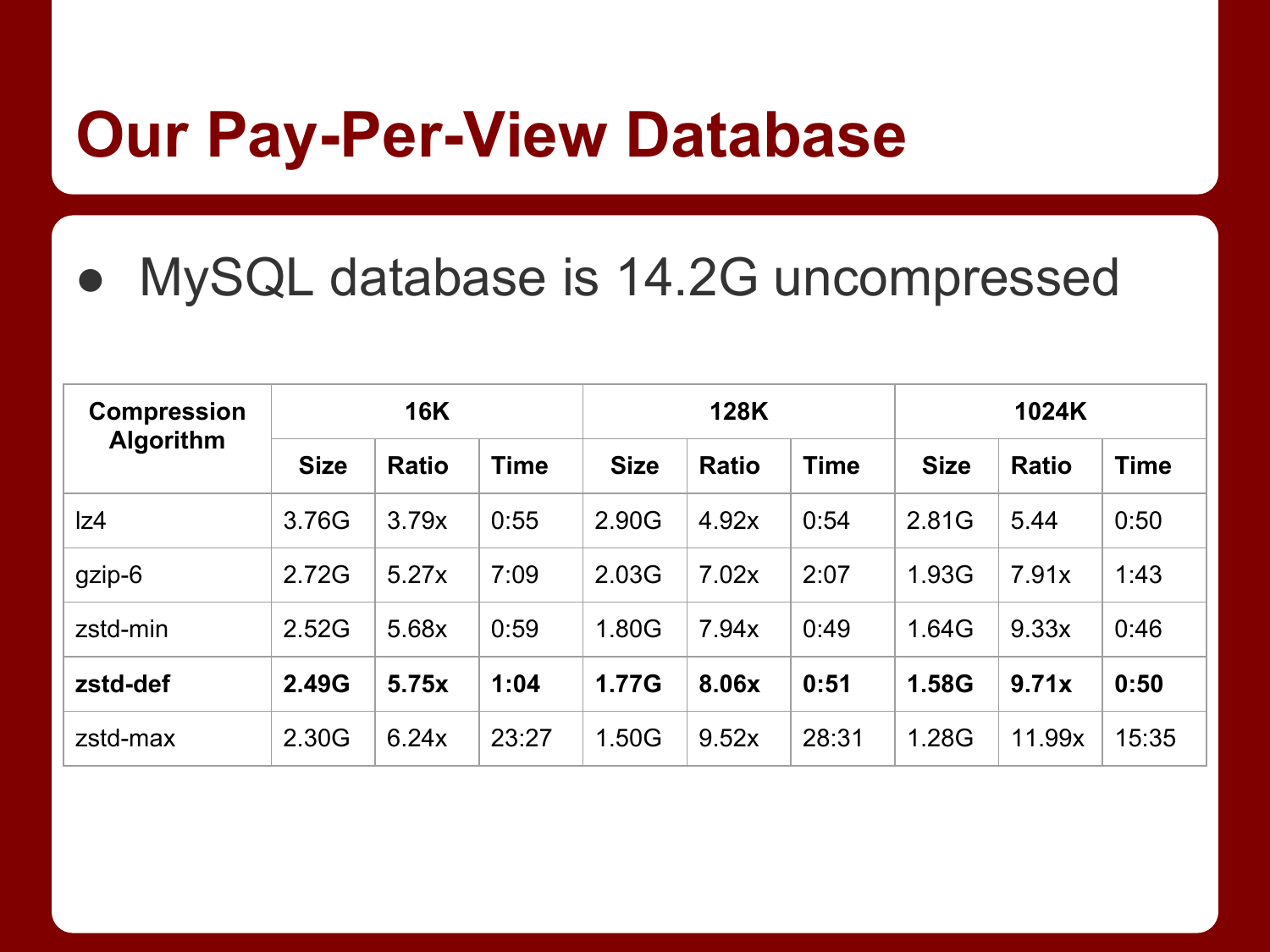## **Dictionary Compression**

- One of the major features of ZSTD is a special custom dictionary compression mode
- The idea is for compression of structured data, such as multiple JSON messages with the same key names. Train ZSTD with the template and get better and faster compression and decompression
- Would need some API to provide ZFS with 1 or more dictionaries per dataset
- Could this be used to compress arrays of block pointers? Or Indirect Blocks?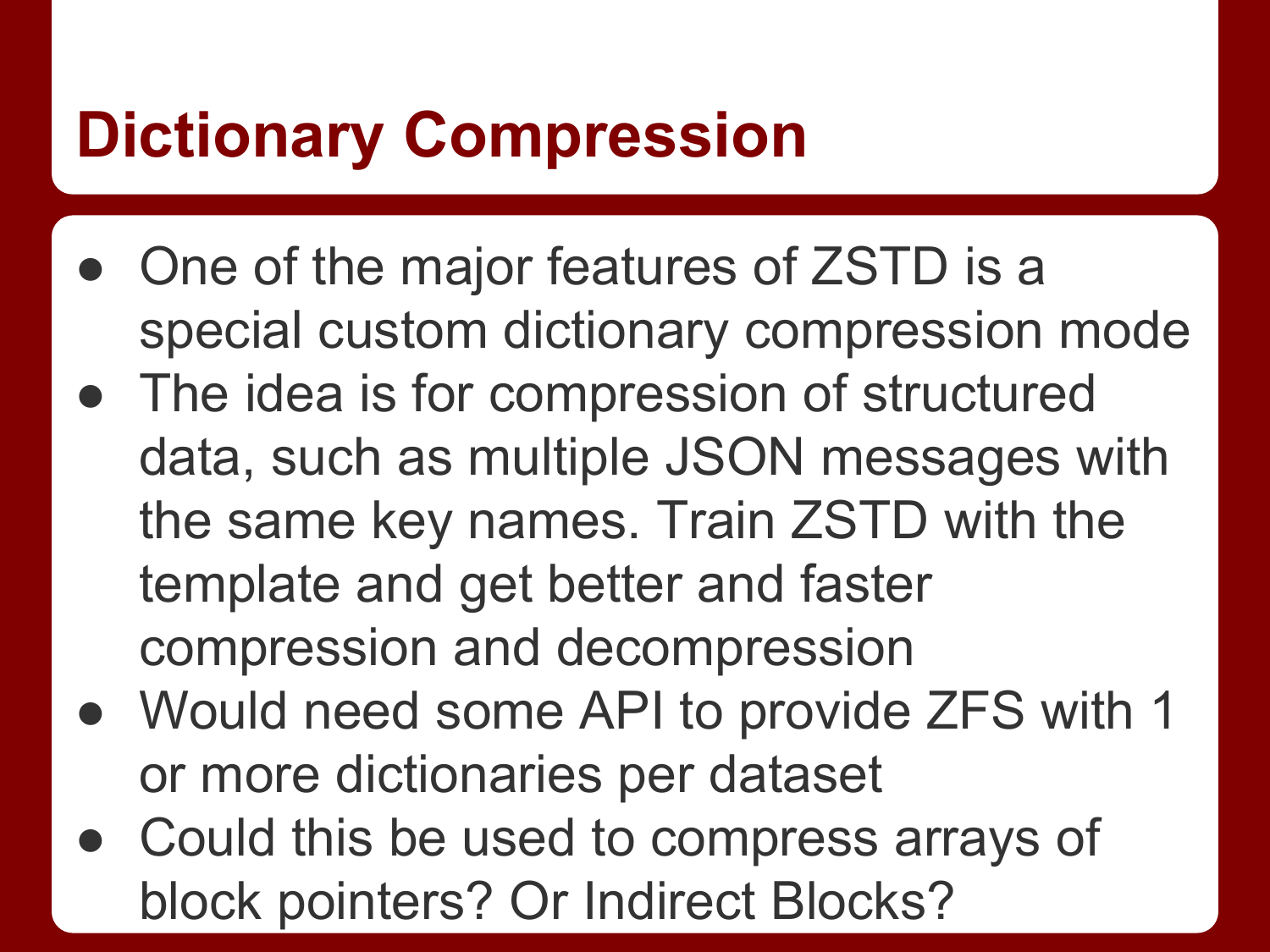## **Compressed Record Size?**

- Would it be practical to make a configuration where data is fed into the compression algorithm in chunks until the PHYSICAL record size is the desired value?
- What other impacts might this have on the system?
- Might this save wasted slack on 4Kn drives?
- What would an API look like that allowed you to continue to feed data in until the physical record was full?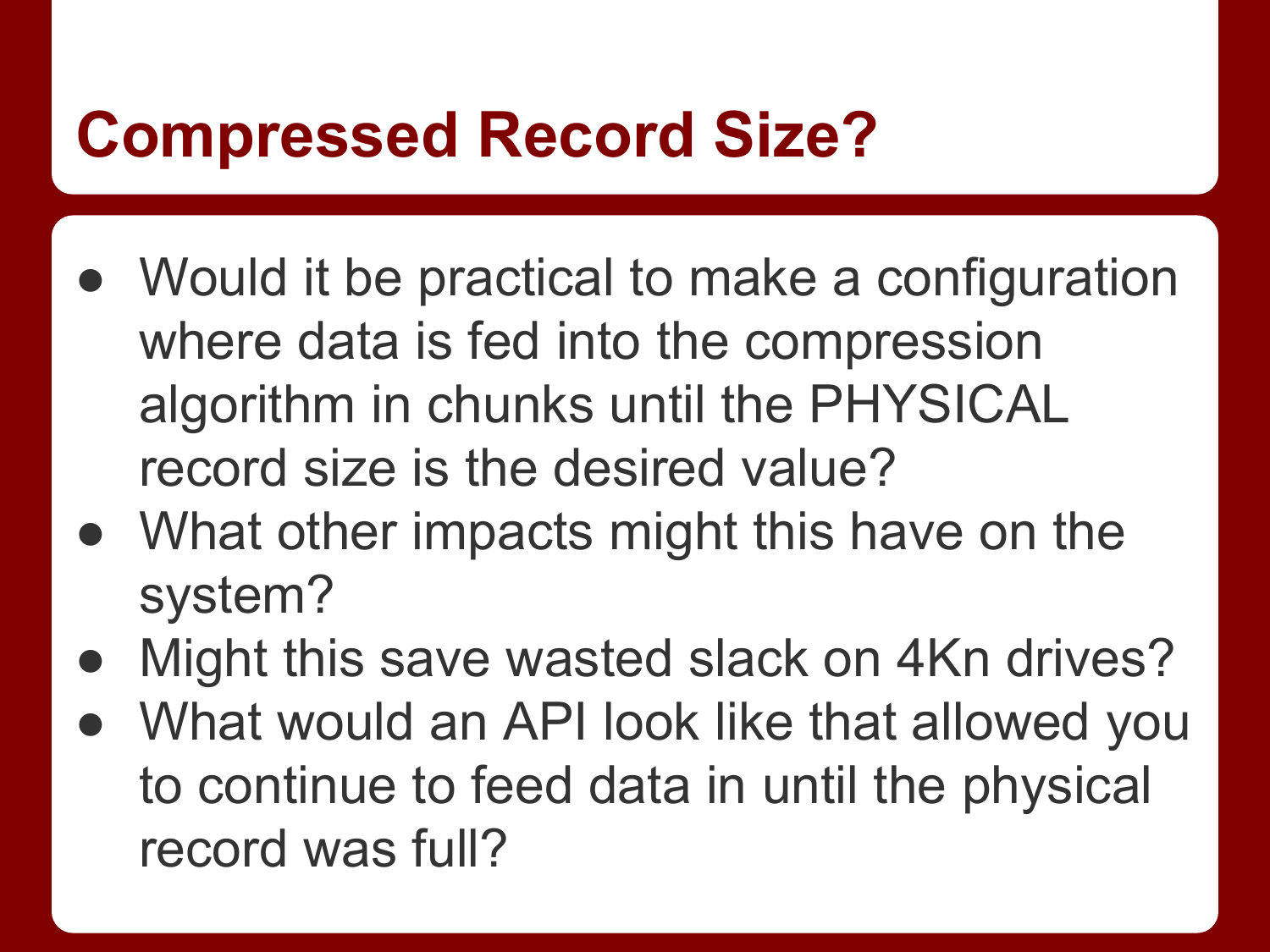## **ZSTD Adaptive Compression**

- ZSTD has grown an adaptive compression feature, that automatically adjusts the compression level for maximum throughput on a throughput constrained output
- Typical use case: **zfs send | compress | ssh | uncompress | zfs recv**
- Likely not useful for individual blocks
- Could be combined with Nexenta "smartcompress" feature to get best compression without blocking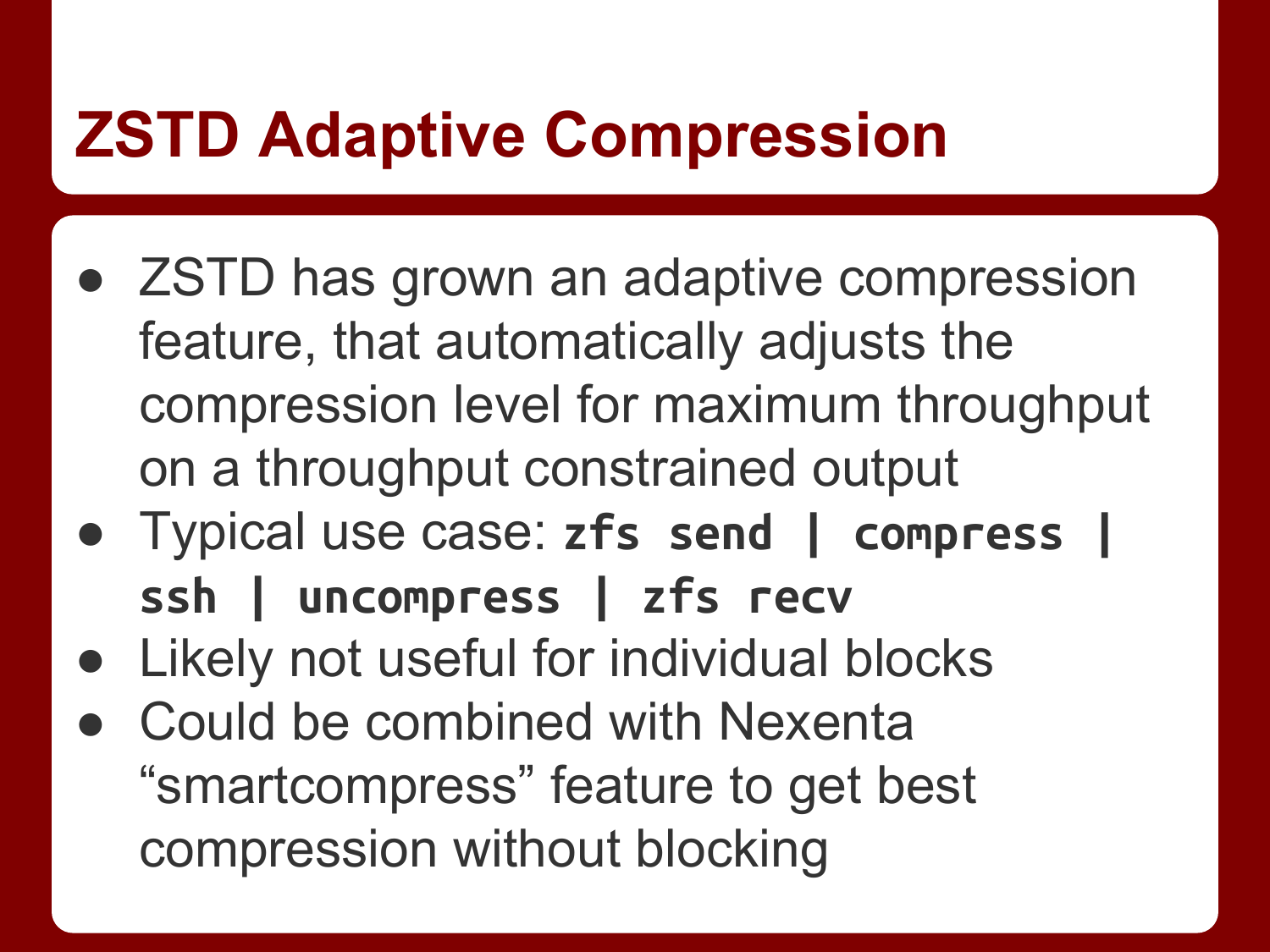## **ZSTD APIs**

- What new APIs might we want?
- Would ZFS benefit from using stream compression vs block compression?
- Some version of Early Abort like LZ4?
- Reduced memory modes for small blocks
- Does decompression context need to be > 150K if blocks are never more than 8M?
- More tuning and options for ZFS like workloads for small blocks (4k-16k record sizes for databases etc)
- ZSTD API that understand ABD / SGL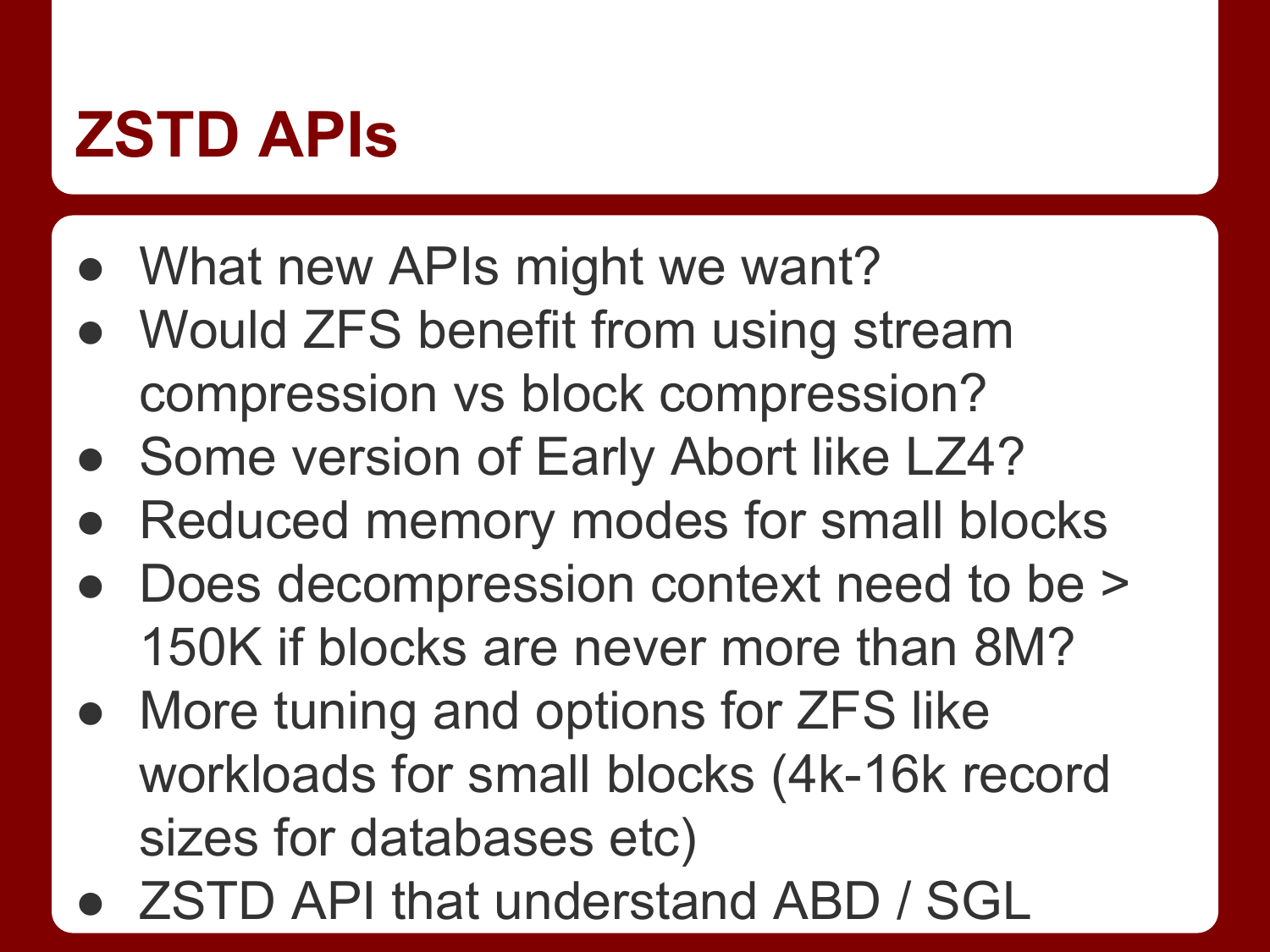## **Start of the Project**

- Aug 31 2016: ZSTD 1.0.0 released
- Sept 2016: I started integrating it into ZFS
- Found early on that ZSTD used some large stack variables and caused random seeming crashes (kernel stack overflow)
- Increases kstack pages from 4 to 12 just to prove it will work before going forward
- Attempted to work around this by extending 'HEAPMODE' to malloc() the larger stack variables instead
- Early returns often made this is a bit messy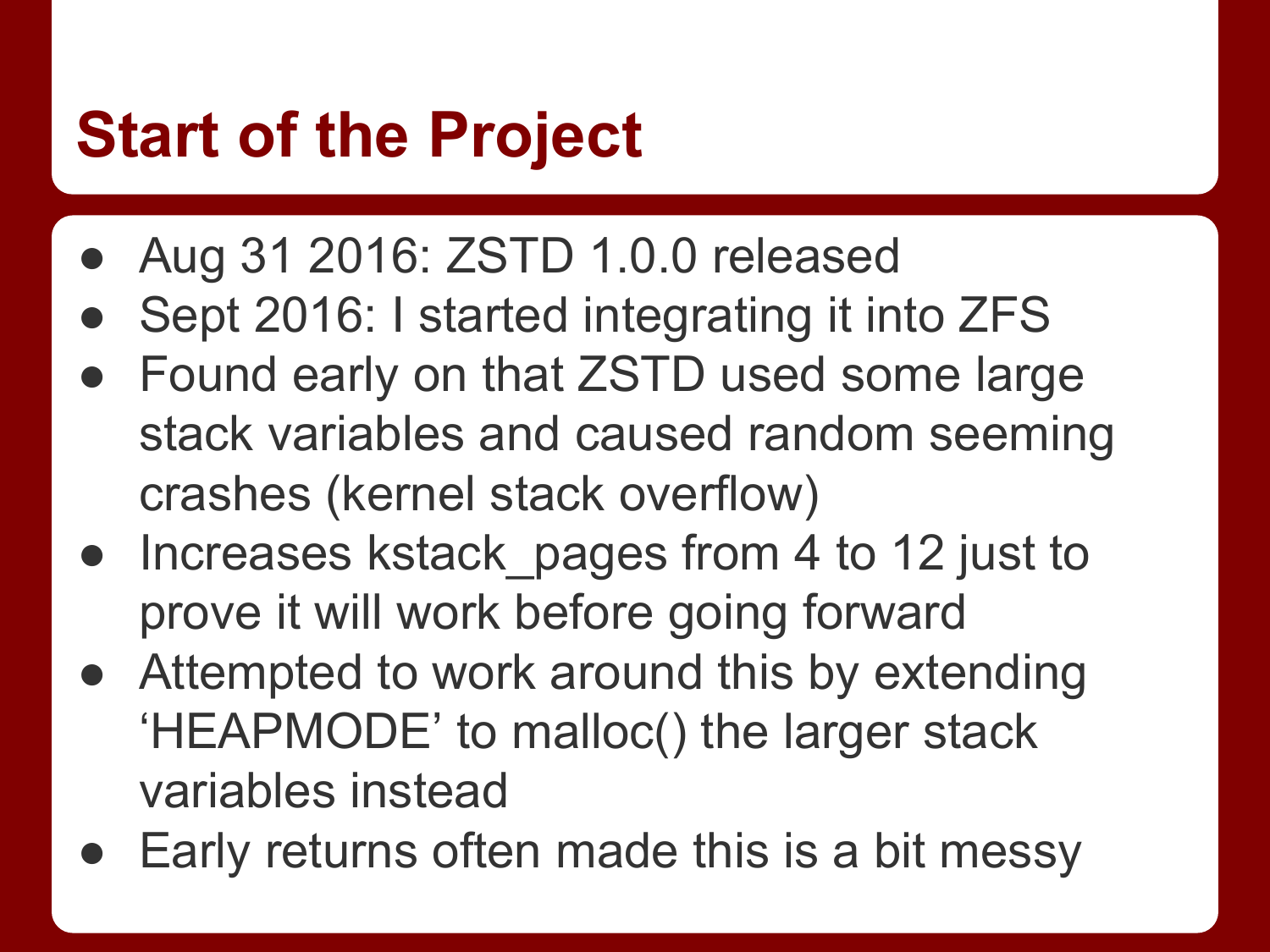## **Timeline**

- Oct 2016: Project stalled. Ifdef soup for HEAPMODE was a bit much
- Oct 2016: ZFS Developers summit conflicts with EuroBSDcon, I cannot attend
- Oct 2016: Saso Kiselkov works on ZSTD at ZFS Hackathon
- 2016: Nothing seems to comes of it
- Dec 14 2016: ZSTD 1.1.2 released with much reduced stack usage
- Jan 2017: FreeBSD Storage Summit rekindles interest in ZSTD in ZFS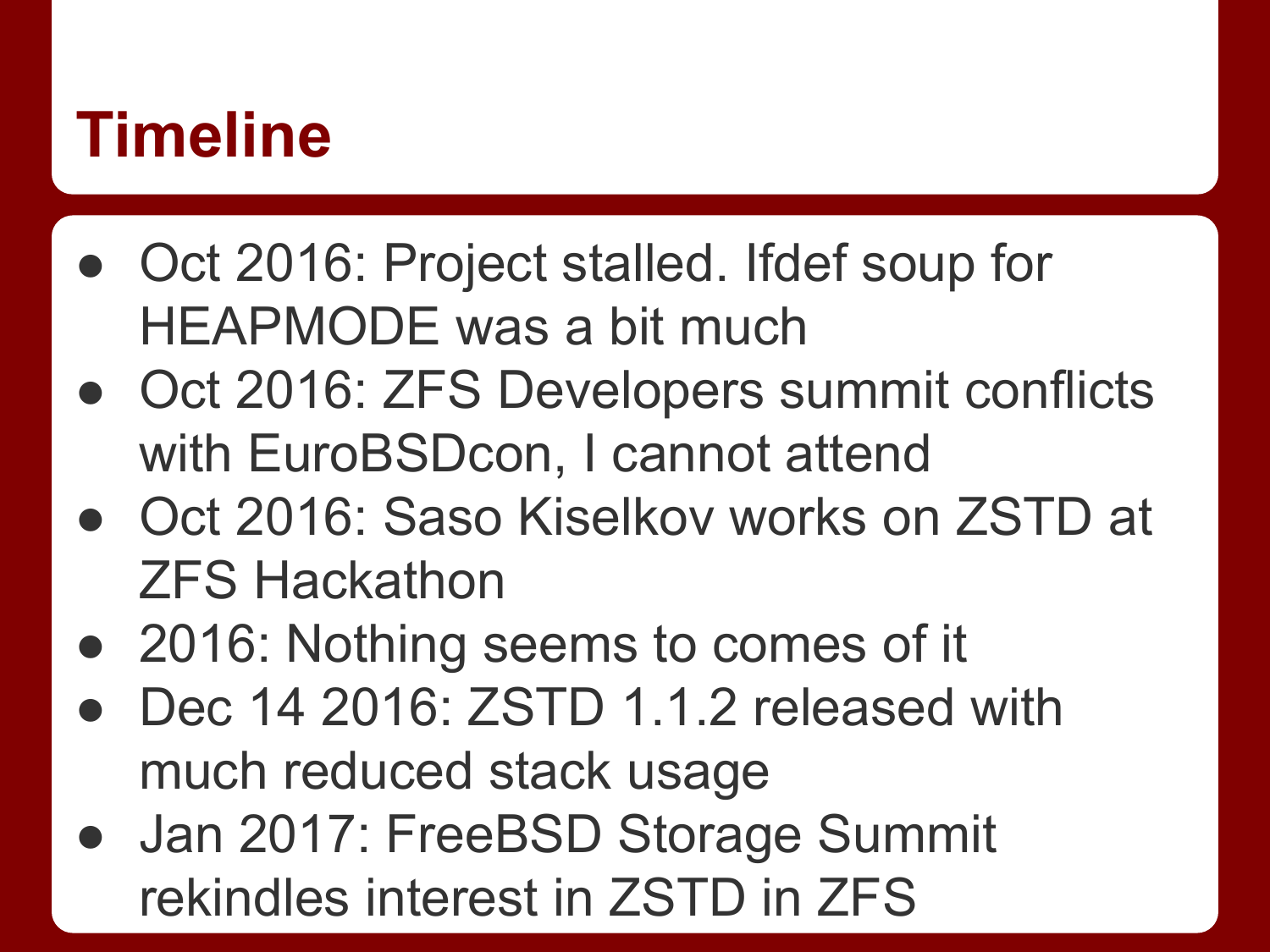# **Early Progress**

- Update my working tree with newer ZSTD
- Resolve merge conflicts, remove most of HEAPMODE as it is no longer needed
- Solves most of the problems
- Build new ZFS kernel module and try it out
- Crashes with use-after-free or other memory corruption issues -- my fault
- ZSTD has custom memory allocator interface, so you can bring your own. Not used "everywhere" though. Trying to fix that did not go well.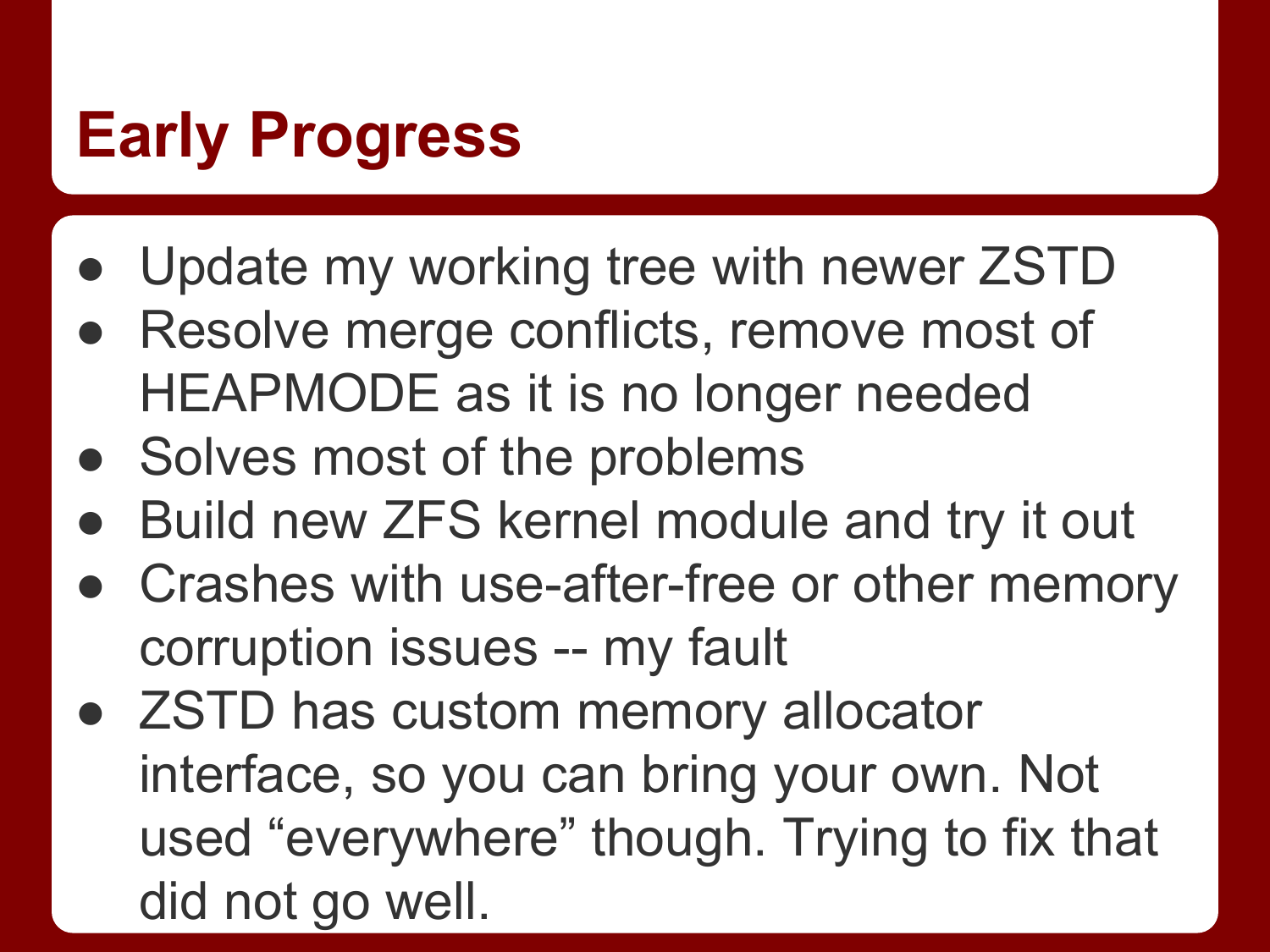## **Solution**

- Replace few remaining ZSTD raw-malloc() calls with #ifdef KERNEL to use kernel malloc (different prototype, extra arguments)
- Patch ends up relatively minor
- **Talking with Yann Collet (ZSTD Author)** about fixing this
- Yann is very interested in any other API requirements or suggests we have to better integrate with Kernel and ZFS